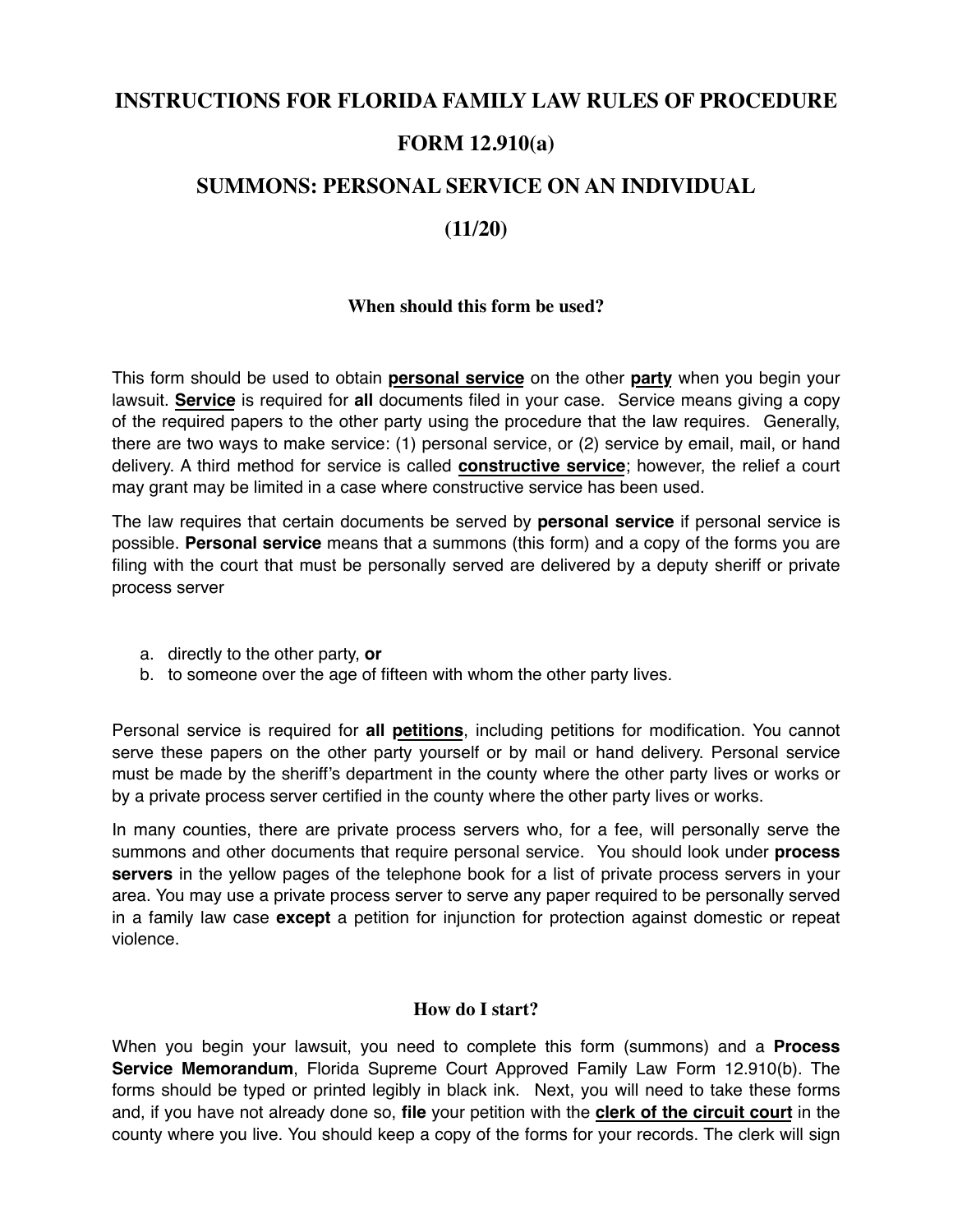the summons, and then the summons, a copy of the papers to be served, and the process service memorandum must be delivered to the appropriate sheriff's office or to a private process server for service on the other party.

**IF THE OTHER PARTY LIVES IN THE COUNTY WHERE SUIT IS FILED:** Ask the clerk in your county about any local procedures regarding service. Generally, if the other party lives in the county in which you are filing suit and you want the sheriff's department to serve the papers, you will file the summons along with a **Process Service Memorandum**, Florida Supreme Court Approved Family Law Form 12.910(b), with the clerk and the clerk will forward those papers to the sheriff for service. Make sure that you attach a copy of the papers you want personally served to the summons. You may also need to provide the sheriff with a stamped envelope addressed to you. This will allow the sheriff to send the proof of service to you, after the sheriff serves your papers on the other party. However, in some counties the sheriff may send the proof of service directly to the clerk. If you are instructed to supply a self-addressed, stamped envelope and you receive the proof of service, you should file the proof of service with the clerk after you receive it from the sheriff. Also, you will need to find out how much the sheriff charges to serve the papers. Personal checks are not accepted. You should attach to the summons a cashier's check or money order made payable to the sheriff, and either give it to the clerk for delivery to the sheriff or send all of the paperwork and the fee to the sheriff yourself. The clerk will tell you which procedure to use. The costs for service may be waived if you are indigent.

If you want a private process server to serve the other party, you should still bring the summons to the clerk's office and have the clerk sign it for you. You should deliver the summons, along with the copy of your initial petition and any other papers to be served, and a **Process Service Memorandum**, Florida Supreme Court Approved Family Law Form 12.910(b), to the private process server. The private process server will charge you a fee for serving the papers. After service is complete, proof of service by the private process server must be filed with the clerk. You should discuss how this will occur with the private process server.

**IF THE OTHER PARTY LIVES IN ANOTHER COUNTY:** If the other party lives in another county, service needs to be made by a sheriff in the county where the other party lives or by a private process server certified in the county where the other party lives. Make sure that you attach a copy of the papers you want personally served to the summons as well as the **Process Service Memorandum**, Florida Supreme Court Approved Family Law Form 12.910(b). If you want the sheriff to serve the papers, the clerk may send your papers to that sheriff's office for you, or you may have to send the papers yourself. The clerk will tell you which procedure to use. Either way, you will need to provide the sheriff with a stamped envelope addressed to you. This will allow the sheriff to send the proof of service to you, after the sheriff serves your papers on the other party. You should file the proof of service with the clerk after you receive it from the sheriff. Also, you will need to find out how much the sheriff charges to serve the papers. Personal checks are not accepted. You should attach to the summons a cashier's check or money order made payable to the sheriff, and either give it to the clerk for delivery to the sheriff or send all of the paperwork and the fee to the sheriff yourself. The clerk will tell you which procedure to use. The costs for service may be waived if you are indigent.

If you want a private process server to serve the other party, you should still bring the summons to the clerk's office where the clerk will sign it for you. You should deliver the summons, along with the copy of your initial petition and any other papers to be served, and a **Process Service Memorandum**, Florida Supreme Court Approved Family Law Form 12.910(b), to the private process server. The private process server will charge you a fee for serving the papers. After service is complete, proof of service by the private process server must be filed with the clerk.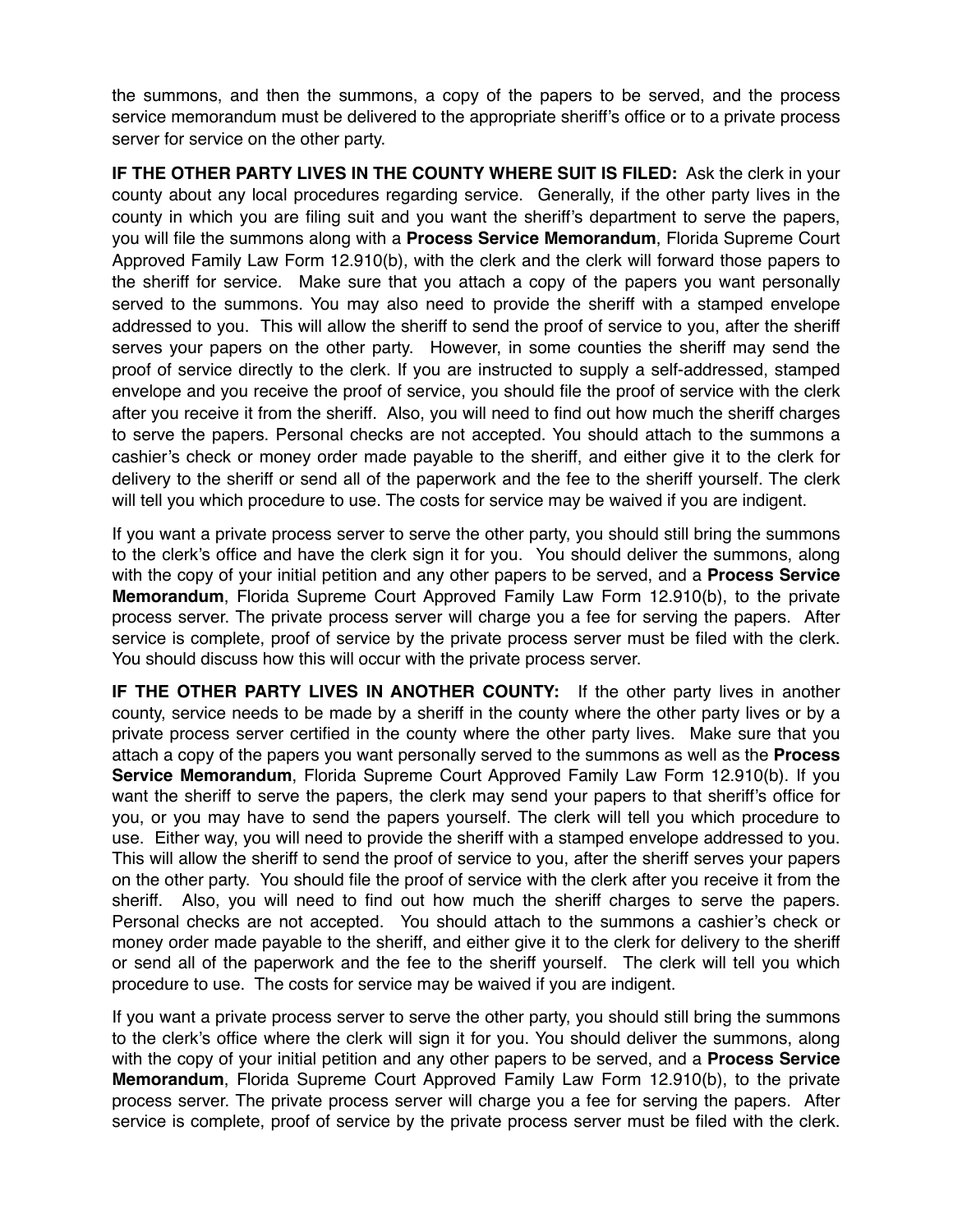You should discuss how this will occur with the private process server.

**IF THE OTHER PARTY CANNOT BE LOCATED OR DOES NOT LIVE IN FLORIDA:** If, after you have made a diligent effort to locate the other party, you absolutely cannot locate the other party, you may serve the other party by publication. Service by publication is also known as **constructive service**. You may also be able to use constructive service if the other party does not live in Florida. **However, Florida courts have only limited jurisdiction over a party who is served by constructive service and may have only limited jurisdiction over a party living outside of Florida regardless of whether that party is served by constructive or personal service**; that is, the judge's power to order the other party to do certain things may be limited. For example, the judge may be able to grant your request for a divorce, but the judge may not be able to address issues such as child support, spousal support (alimony), or division of property or debts.

Regardless of the type of service used, if the other party once lived in Florida but is living outside of Florida now, you should include in your petition a statement regarding the length of time the party lived in Florida, if any, and when. For example: "Respondent last lived in Florida from  $\{date\}$  to

*{date}* ."

**This area of the law is very complex and you may need to consult with an attorney regarding the proper type of service to be used in your case if the other party does not live in Florida or cannot be located.**

#### **What happens when the papers are served on the other party?**

The date and hour of service are written on the original summons and on all copies of it by the person making the service. The person who delivers the summons and copies of the petition must file a proof of service with the clerk or provide a proof of service to you for filing with the court. **It is your responsibility to make sure the proof of service has been returned to the clerk and placed in your case file.**

#### **What should I do next?**

A copy of this form must be filed with the court and served on the other party or his or her attorney. The copy you are serving to the other party must be either mailed, e-mailed, or handdelivered to the opposing party or his or her attorney on the same day indicated on the certificate of service. If it is mailed, it must be postmarked on the date indicated in the certificate of service. Service must be in accordance with Florida Rule of Judicial Administration 2.516.

#### **IMPORTANT INFORMATION REGARDING E-FILING**

The Florida Rules of Judicial Administration now require that all petitions, pleadings, and documents be filed electronically except in certain circumstances. **Self-represented litigants may file petitions or other pleadings or documents electronically; however, they are not required to do so.** If you choose to file your pleadings or other documents electronically, you must do so in accordance with Florida Rule of Judicial Administration 2.525, and you must follow the procedures of the judicial circuit in which you file. The rules and procedures should be carefully read and followed.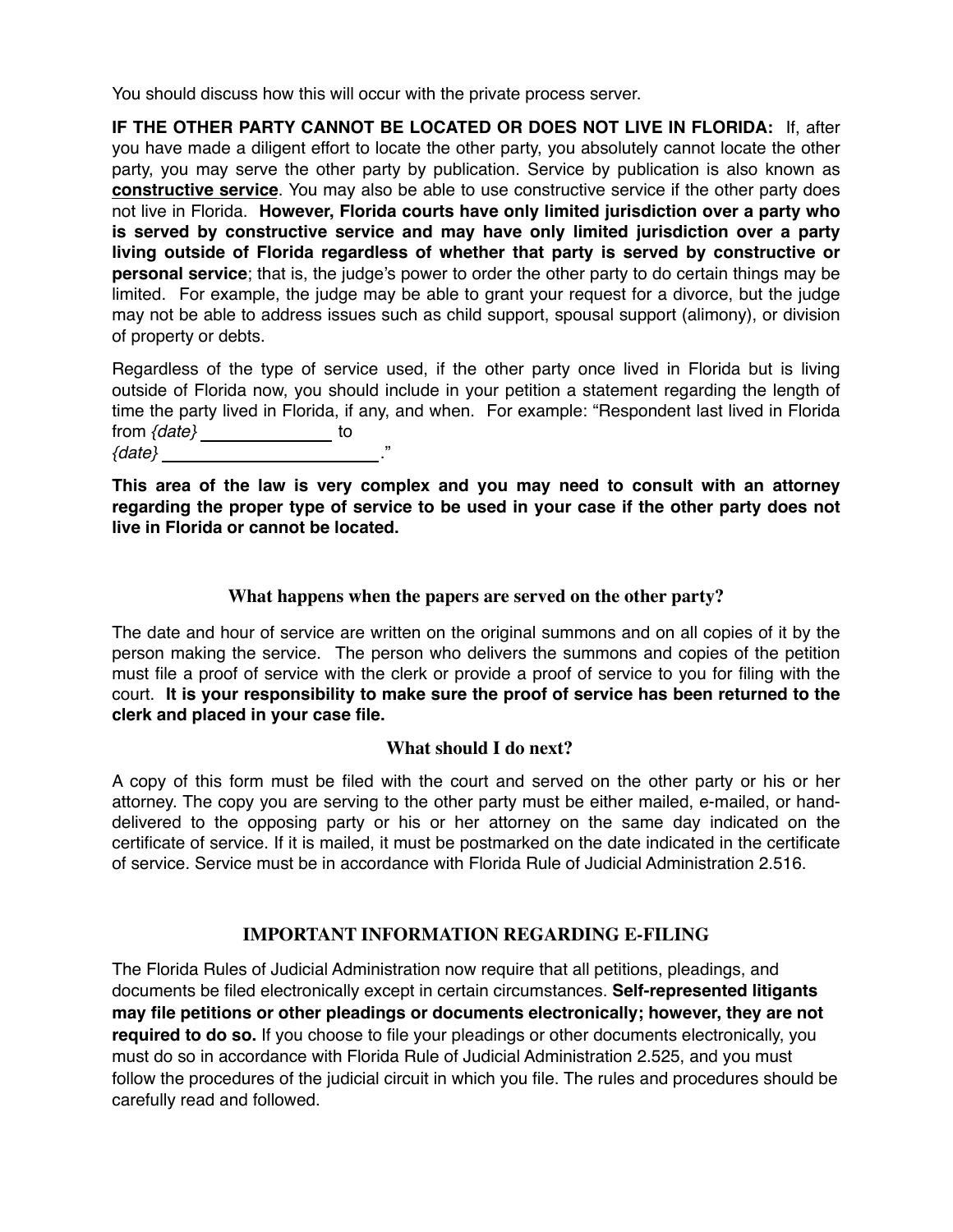#### **IMPORTANT INFORMATION REGARDING E-SERVICE ELECTION**

After the initial service of process of the petition or supplemental petition by the Sheriff or certified process server, the Florida Rules of Judicial Administration now require that all documents required or permitted to be served on the other party must be served by electronic mail (e-mail) except in certain circumstances. **You must strictly comply with the format requirements set forth in the Florida Rules of Judicial Administration**. If you elect to participate in electronic service, which means serving or receiving pleadings by electronic mail (e-mail), or through the Florida Courts E-Filing Portal, you must review Florida Rule of Judicial Administration 2.516. You may find this rule at www.flcourts.org through the link to the Rules of Judicial Administration provided under either Family Law Forms: Getting Started, or Rules of Court in the A-Z Topical Index.

**SELF-REPRESENTED LITIGANTS MAY SERVE DOCUMENTS BY E-MAIL; HOWEVER, THEY ARE NOT REQUIRED TO DO SO.** If a self-represented litigant elects to serve and receive documents by email, the procedures must always be followed once the initial election is made.

To serve and receive documents by e-mail, you must designate your e-mail addresses by using the Designation of Current Mailing and E-mail Address, Florida Supreme Court Approved Family Law Form 12.915, and you must provide your e-mail address on each form on which your signature appears. Please **CAREFULLY** read the rules and instructions for: **Certificate of Service (General), Florida Supreme Court Approved Family Law Form 12.914; Designation of Current Mailing and E-mail Address**, Florida Supreme Court Approved Family Law Form 12.915; and Florida Rule of Judicial Administration 2.516.

#### **Where can I look for more information?**

**Before proceeding, you should read "General Information for Self-Represented Litigants" found at the beginning of these forms.** For further information regarding service of process, see chapters 48 and 49, Florida Statutes, and Florida Family Law Rule of Procedure 12.070, as well as the instructions for **Notice of Action for Dissolution of Marriage (No Child or Financial Support)**, Florida Supreme Court Approved Family Law Form 12.913(a)(1), **Notice of Action for Family Cases with Minor Child(ren)**, Florida Supreme Court Approved Family Law Form 12.913(a)(2), **Affidavit of Diligent Service and Inquiry**, Florida Family Law Rules of Procedure Form 12.913(b), and **Affidavit of Diligent Search**, Florida Family Law Rules of Procedure Form 12.913(c).

#### **Special notes. . .**

If you have been unable to obtain proper service on the other party within **120 days** after filing your lawsuit, the court will dismiss your lawsuit against the other party unless you can show the court a good reason why service was not made within **120 days**. For this reason, if you had the local sheriff serve the papers, you should check with the clerk every couple of weeks after completing the service papers to see if service has been completed. You may need to supply the sheriff with a new or better address. If you had a private process server or a sheriff in another county serve the papers, you should be in contact with that person or sheriff until you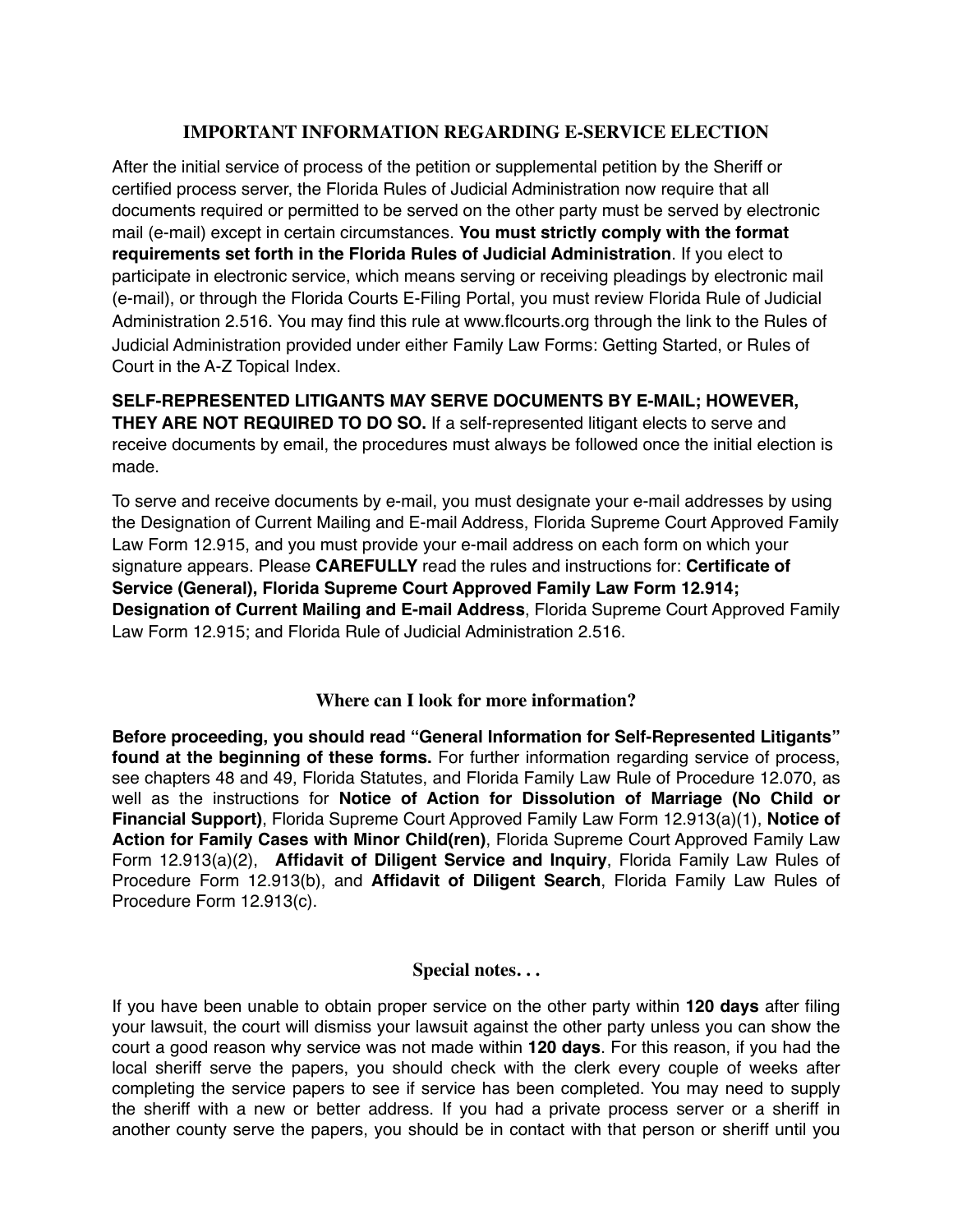receive proof of service from that person or sheriff. You should then file the proof of service with the clerk immediately.

If the other party fails to respond, i.e., fails to file a written response with the court, within **20 days** after the service of the summons, you are entitled to request a **default**. See the instructions to **Motion for Default**, Florida Supreme Court Approved Family Law Form 12.922 (a), and **Default**, Florida Supreme Court Approved Family Law Form 12.922(b), for further information. You will need to file an **Affidavit of Military Service**, Florida Supreme Court Approved Family Law Form 12.912(b), before a default may be granted.

Remember, a person who is NOT an attorney is called a nonlawyer. If a nonlawyer helps you fill out these forms, that person must give you a copy of **Disclosure from Nonlawyer**, Florida Family Law Rules of Procedure Form 12.900(a), before he or she helps you. A nonlawyer helping you fill out these forms also **must** put his or her name, address, and telephone number on the bottom of the last page of every form he or she helps you complete.

| IN THE CIRCUIT COURT OF THE | <b>JUDICIAL CIRCUIT,</b> |
|-----------------------------|--------------------------|
|-----------------------------|--------------------------|

IN AND FOR COUNTY, FLORIDA

Case No.:

Division:

Petitioner,

and

,

,

Respondent.

# **SUMMONS: PERSONAL SERVICE ON AN INDIVIDUAL ORDEN DE COMPARECENCIA: SERVICIO PERSONAL EN UN INDIVIDUO CITATION: L'ASSIGNATION PERSONAL SUR UN INDIVIDUEL**

TO/PARA/A: *{enter other party's full legal name}* ,

*{address (including city and state)/location for service}* .

**IMPORTANT**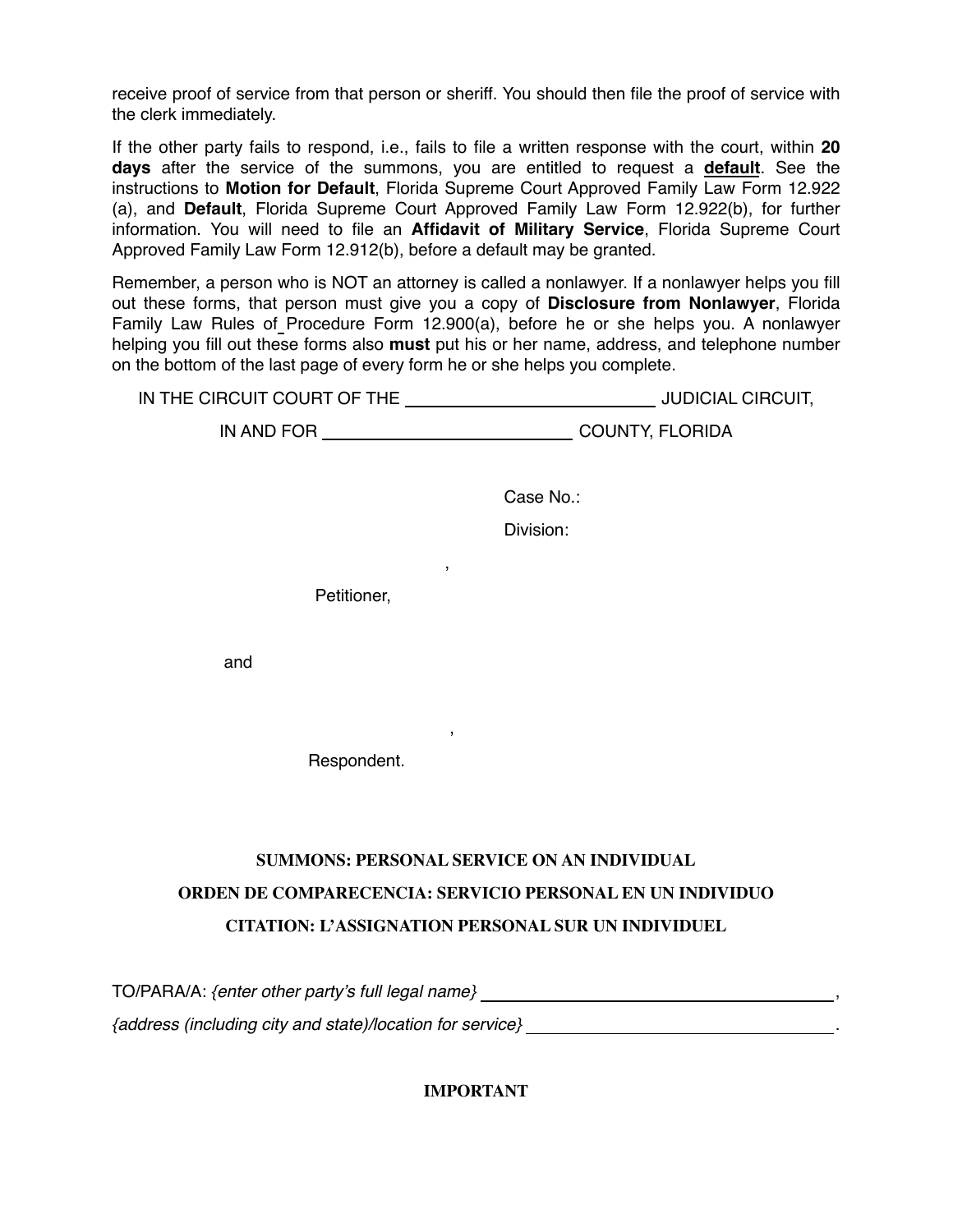A lawsuit has been filed against you. You have **20 calendar days** after this summons is served on you to file a written response to the attached complaint/petition with the clerk of this circuit court, located at:

*{ s t r e e t a d d r e s s }*

.

A phone call will not protect you. Your written response, including the case number given above and the names of the parties, must be **filed** if you want the Court to hear your side of the case.

\_\_\_\_\_\_\_\_\_\_\_\_\_\_\_\_\_\_\_\_\_\_\_\_\_\_\_\_\_\_\_\_\_\_\_\_\_\_\_\_\_\_\_\_\_\_\_\_\_\_\_\_\_\_\_\_\_\_\_\_\_\_\_\_\_\_\_\_\_\_\_.

**If you do not file your written response on time, you may lose the case, and your wages, money, and property may be taken thereafter without further warning from the Court.** There are other legal requirements. You may want to call an attorney right away. If you do not know an attorney, you may call an attorney referral service or a legal aid office (listed in the phone book).

If you choose to file a written response yourself, at the same time you file your written response to the Court, you must also serve a copy of your written response on the party serving this summons at:

*{Name and address of party serving summons}*

**If the party serving summons has designated email address(es) for service or is represented by an attorney, you may designate email address(es) for service by or on you. Service must be in accordance with Florida Rule of Judicial Administration 2.516.**

**Copies of all court documents in this case, including orders, are available at the Clerk of the Circuit Court's office. You may review these documents, upon request.**

**You must keep the Clerk of the Circuit Court's office notified of your current address. (You may file Designation of Current Mailing and Email Address, Florida Supreme Court Approved Family Law Form 12.915.) Future papers in this lawsuit will be mailed to the address on record at the clerk's office.**

**WARNING: Rule 12.285, Florida Family Law Rules of Procedure, requires certain automatic disclosure of documents and information. Failure to comply can result in sanctions, including dismissal or striking of pleadings.**

#### **IMPORTANTE**

Usted ha sido demandado legalmente. Tiene veinte (20) dias, contados a partir del recibo de esta notificacion, para contestar la demanda adjunta, por escrito, y presentarla ante este tribunal. Localizado en: . Una llamada telefonica no lo protegera. Si usted desea que el tribunal considere su defensa, debe presentar su respuesta por escrito, incluyendo el numero del caso y los nombres de las partes interesadas. Si usted no contesta la demanda a tiempo, pudiese perder el caso y podria ser despojado de sus ingresos y propiedades, o privado de sus derechos, sin previo aviso del tribunal. Existen otros requisitos legales. Si lo desea, usted puede consultar a un abogado inmediatamente. Si no conoce a un abogado, puede llamar a una de las oficinas de asistencia legal que aparecen en la guia telefonica.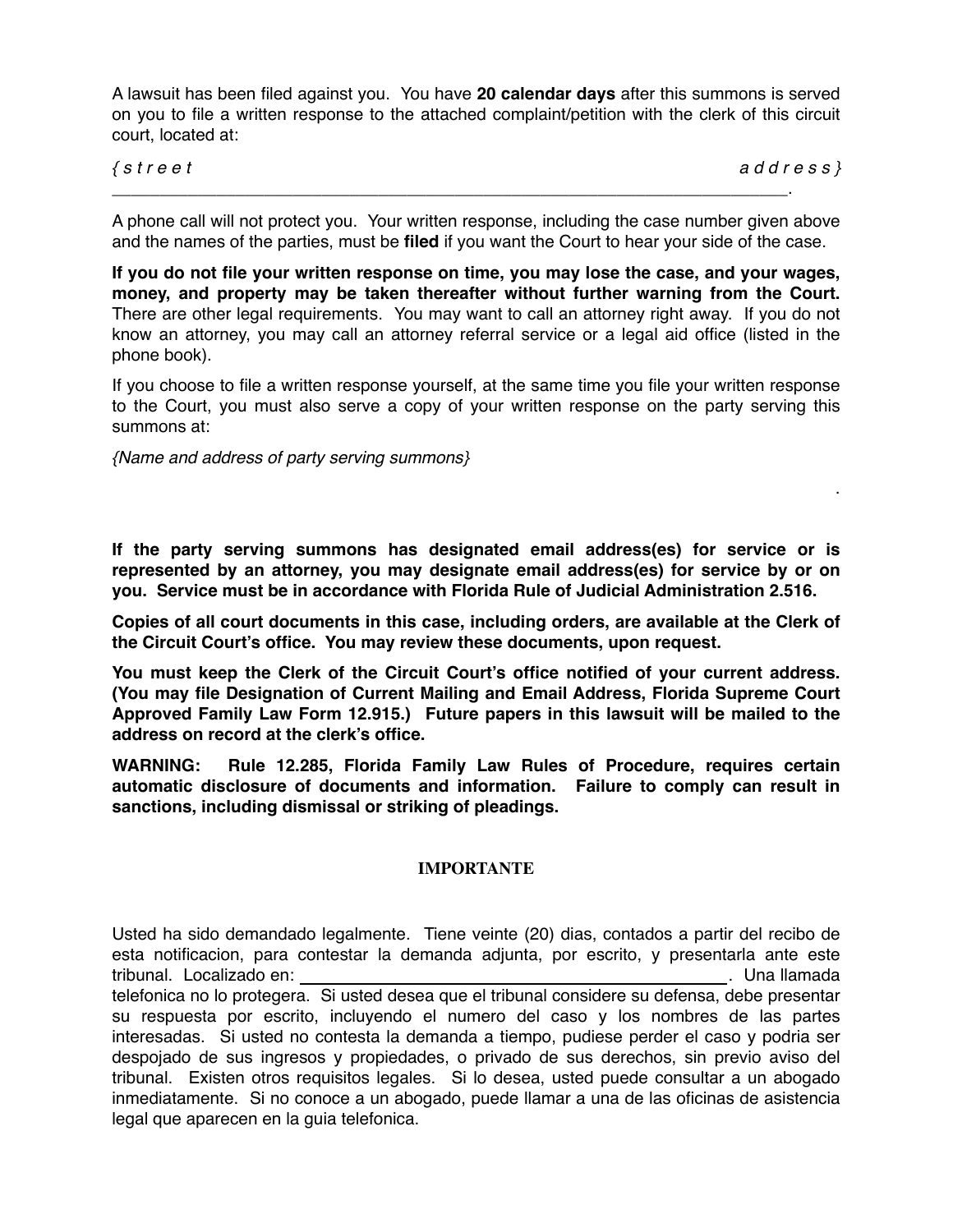Si desea responder a la demanda por su cuenta, al mismo tiempo en que presente su respuesta ante el tribunal, usted debe enviar por correo o entregar una copia de su respuesta a la persona denominada abajo.

Si usted elige presentar personalmente una respuesta por escrito, en el mismo momento que usted presente su respuesta por escrito al Tribunal, usted debe enviar por correo o llevar una copia de su respuesta por escrito a la parte entregando esta orden de comparencencia a:

Nombre y direccion de la parte que entrega la orden de comparencencia:

**Copias de todos los documentos judiciales de este caso, incluyendo las ordenes, estan disponibles en la oficina del Secretario de Juzgado del Circuito [Clerk of the Circuit Court's office]. Estos documentos pueden ser revisados a su solicitud.**

.

**Usted debe de manener informada a la oficina del Secretario de Juzgado del Circuito de**  su direccion actual. (Usted puede presentar el Formulario: Ley de Familia de la **Florida 12.915, Florida Supreme Court Approved Family Law Form 12.915, [Designation of Current Mailing and Email Address].) Los papelos que se presenten en el futuro en esta demanda judicial seran env ados por correo a la direccion que este registrada en la oficina del Secretario.**

**ADVERTENCIA: Regla 12.285 (Rule 12.285), de las Reglas de Procedimiento de Ley de Familia de la Florida [Florida Family Law Rules of Procedure], requiere cierta revelacion automatica de documentos e informacion. El incumplimient, puede resultar en sanciones, incluyendo la desestimacion o anulacion de los alegatos.**

#### **IMPORTANT**

Des poursuites judiciaries ont ete entreprises contre vous. Vous avez 20 jours consecutifs a partir de la date de l'assignation de cette citation pour deposer une reponse ecrite a la plainte ci-jointe aupres de ce tribunal. Qui se trouve a: *{L'Adresse}* .

Un simple coup de telephone est insuffisant pour vous proteger; vous etes obliges de deposer votre reponse ecrite, avec mention du numero de dossier ci-dessus et du nom des parties nommees ici, si vous souhaitez que le tribunal entende votre cause. Si vous ne deposez pas votre reponse ecrite dans le delai requis, vous risquez de perdre la cause ainsi que votre salaire, votre argent, et vos biens peuvent etre saisis par la suite, sans aucun preavis ulterieur du tribunal. Il y a d'autres obligations juridiques et vous pouvez requerir les services immediats d'un avocat. Si vous ne connaissez pas d'avocat, vous pourriez telephoner a un service de reference d'avocats ou a un bureau d'assistance juridique (figurant a l'annuaire de telephones).

Si vous choisissez de deposer vous-meme une reponse ecrite, il vous faudra egalement, en meme temps que cette formalite, faire parvenir ou expedier une copie au carbone ou une photocopie de votre reponse ecrite a la partie qui vous depose cette citation.

Nom et adresse de la partie qui depose cette citation:

**Les photocopies de tous les documents tribunals de cette cause, y compris des arrets, sont disponible au bureau du greffier. Vous pouvez revue ces documents, sur demande.**

**Il faut aviser le greffier de votre adresse actuelle. (Vous pouvez deposer Florida Supreme Court Approved Family Law Form 12.915, Designation of Current Mailing and Email**